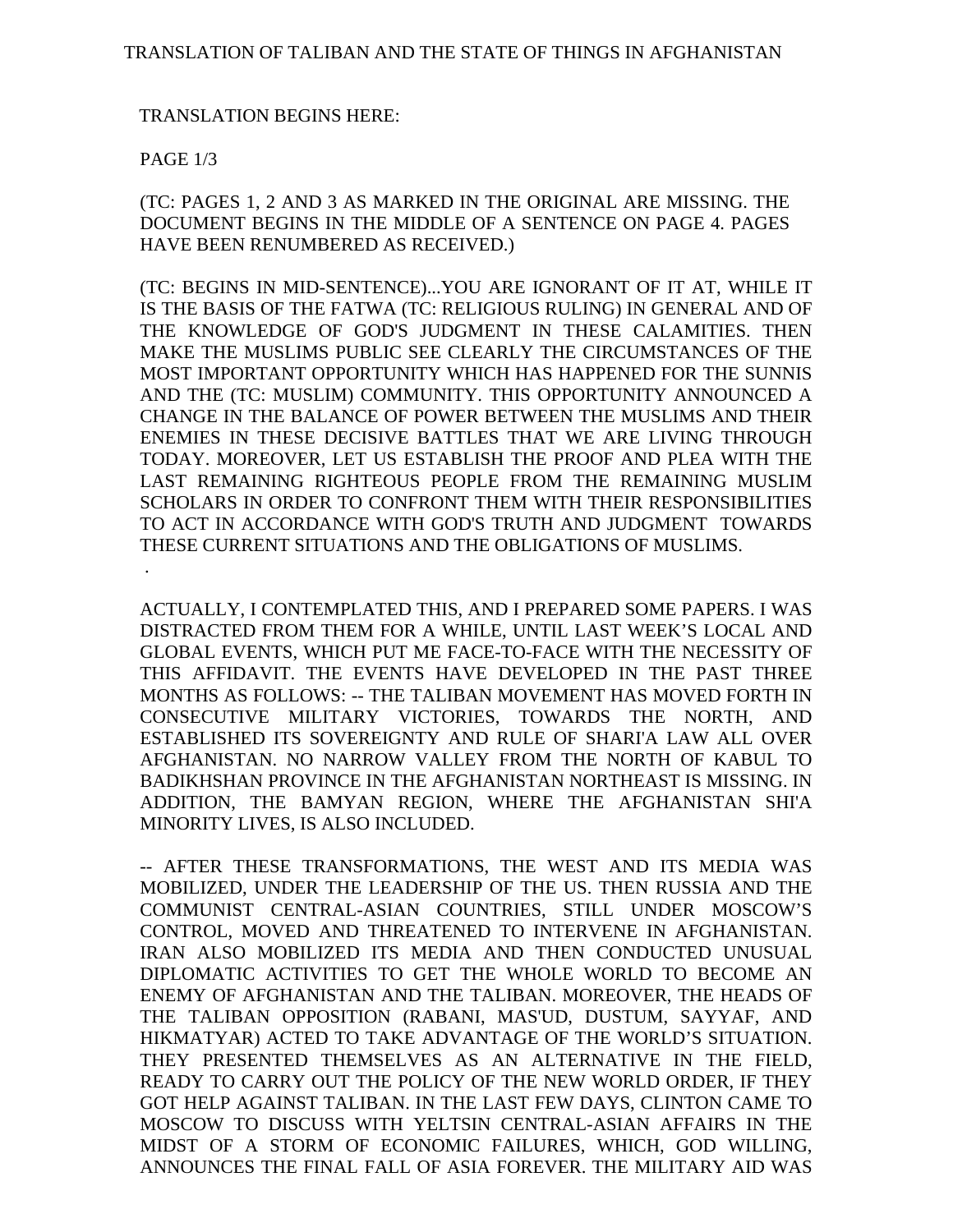FLOWING TO THE PARTIES OPPOSED TO TALIBAN, ESPECIALLY TO MAS'UD, AND WHAT REMAINS OF SAYYAF GROUPS, BY AIR THROUGH TAJIKISTAN. MOREOVER, DUSTUM, THE SYMBOL OF THE DEFUNCT COMMUNIST REGIME, FLEW TO ISTANBUL AND THEN RETURNED TO UZBEKISTAN.

-- THE SEQUENCE OF EVENTS DEVELOPED, AND IRAN ESCALATED ITS ANTAGONIST POSITION BY CONDUCTING MILITARY MANEUVERS ON AFGHANISTAN'S SOUTHERN BORDERS. THIS WAS FOLLOWED BY BEATING THE WAR DRUMS AND CASTING THE LIGHT ON THE DEATH OF TWO DIPLOMATS DURING THE TALIBAN OVER-RUN OF MAZAR-E-SHARIF CITY. THEN, THE NEWS OF ISRAEL ENTERING THE SEQUENCE OF EVENTS WAS CONFIRMED. IN FACT, IT (TC: ISRAEL) IS KNOWN BY ITS DEGREE OF ACTIVITY AND SPEED OF DEPLOYMENT IN THE AREAS THAT IT CONSIDERS AS BEING STRATEGIC FOR ITS REGIONAL SECURITY. THE NEWS AGENCIES REPORTED THE ARRIVAL OF SOME ISRAELI DEFENSE ARMY GENERALS IN NORTHERN AFGHANISTAN AS WELL AS THE ARRIVAL OF SOME ISRAELI MILITARY ASSISTANCE TO RABIN AND DUSTUM. MOREOVER, THE INTERNATIONAL NEWS MEDIA REPORTED THIS ISRAELI PRESENCE IN NORTHERN AFGHANISTAN. IN THE MIDST OF THESE EVENTS, THE U.S. POSITION WAS ESCALATED VERY MUCH WITHIN ABOUT THE LAST TWO MONTHS, WHEN IT LAUNCHED CRUISE MISSILES ATTACKS AGAINST THE MILITARY CAMPS OF THE AFGHAN ARAB FIGHTERS. THEN, THE U.S. THREATENED AN OPEN WAR ON THE MUSLIM TERRORIST BASES THAT ARE UNDER TALIBAN PROTECTION IN AFGHANISTAN. FURTHERMORE, THE U.S. IMPLIED THAT, SHOULD IT BECOME NECESSARY, ALL THE OPTIONS

PAGE 2/3

ARE OPEN TO THE USE OF STRATEGIC NUCLEAR, CHEMICAL AND BIOLOGICAL (NBC) WEAPONS OF MASS DESTRUCTION AGAINST TERRORIST BASES, THEIR LOCATIONS AND THEIR ALLIES IN AFGHANISTAN. IN THE FACE OF THIS U.S. ARROGANCE, THE TALIBAN MOVEMENT RESISTED, AND MULLAH MUHAMMAD (('OMAR)),THE COMMANDER (TC: THE AMIR) OF THE FAITHFUL IN AFGHANISTAN, STATED THAT HE WILL NOT EXTRADITE EITHER USAMA BIN-LADIN OR THE ARAB FIGHTERS. MOREOVER, HE STATED THAT HE WOULD NOT YIELD TO THE U.S. PRESSURE. FURTHERMORE, HE HAD AN HONORABLE STANCE DURING THE VISITS OF U.S., SAUDI, AND PAKISTANI DELEGATIONS TO HIS RESIDENCE IN QANDAHAR.

-- FROM THE MILITARY POINT OF VIEW, THE MOBILIZATION OF IRAN (TC: REFERRING TO TALIBAN TROOPS DEPLOYED TO IRAN) RESULTED IN WITHDRAWING A LARGE PORTION OF TALIBAN FORCES TO THE SOUTHWEST. MOREOVER, THE THREATS OF RUSSIA, TAJIKISTAN AND UZBEKISTAN AS WELL AS THE ANNOUNCEMENT OF MILITARY MANEUVERS LEAD TO WITHDRAWING A PRIMARY DIVISION OF THE TALIBAN FORCES TO THE NORTH, WHICH IS STILL UNSTABLE. SIMILARLY, THE SHI'A MOVEMENT IN BAMYAN, ALONG WITH THE ARRIVAL OF IRANIAN AIR SUPPORT TO THE SHIITE WEHDA PARTY, LEAD TO WITHDRAWING A THIRD PORTION OF TALIBAN FORCES TO THE FRONTS WITH THE SHI'ITES NORTH AND SOUTH OF BAMYAN.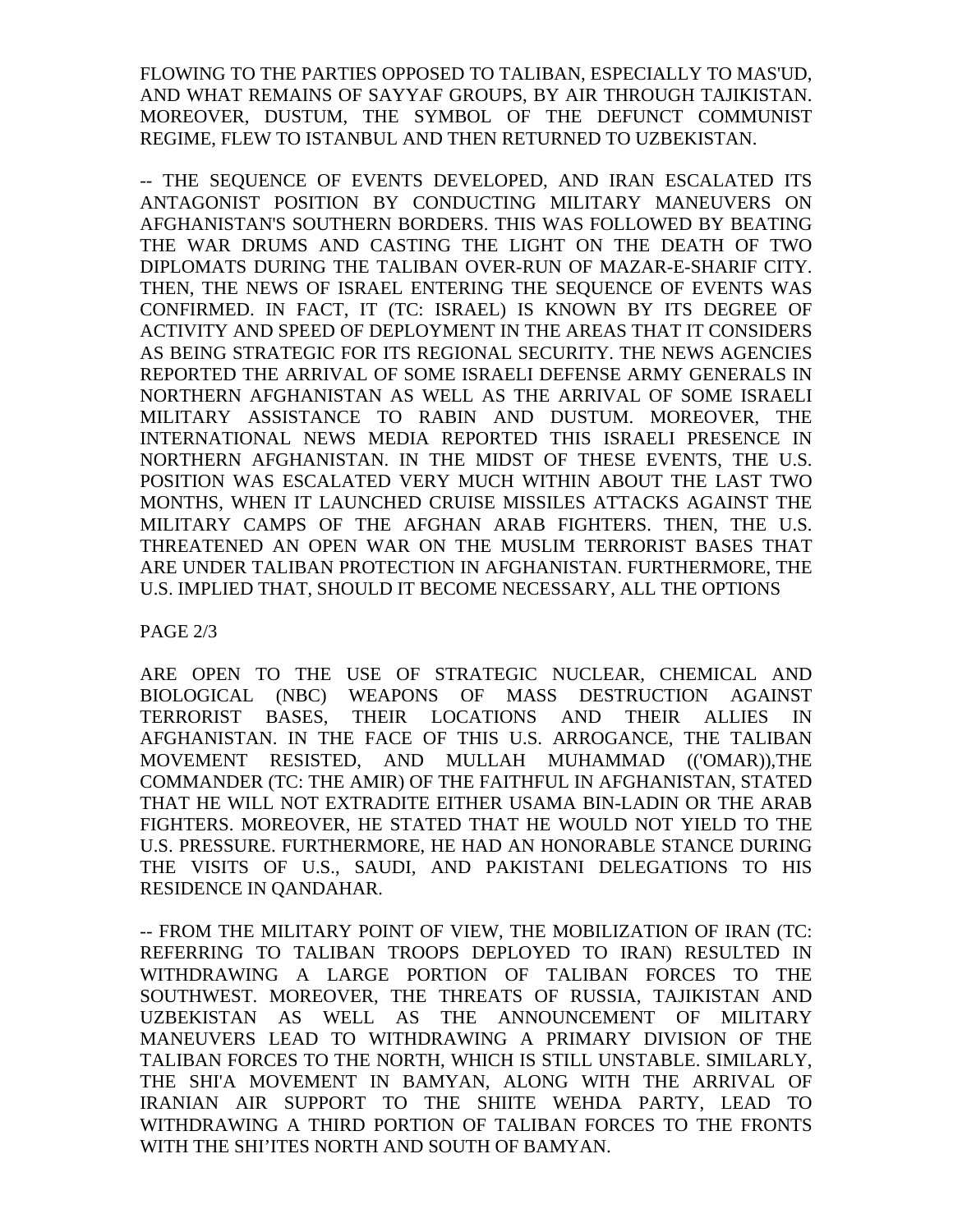MOREOVER, IT SEEMS THAT THESE TALIBAN MILITARY MOVEMENTS TO THE AREAS OF TENSION LEAD TO THE CREATION OF MILITARY GAPS IN THE TALIBAN DEFENSES AROUND KABUL, ESPECIALLY NORTH OF THE CAPITAL, ON THE FRONT LINES FACING MAS'UD AND SAYYAF. IT SEEMED AS IF THERE WAS AN INTERNATIONAL COORDINATION WITH THE OPPOSITION FORCES INSIDE THE COUNTRY TO LEAD A SWIFT, SUDDEN ATTACK TO RECAPTURE KABUL. THIS WILL LEAD TO THE WEAKENING OF THE TALIBAN POSITION IN THE NORTH, ESPECIALLY IF THAT ATTACK OCCURRED WITH AN IRANIAN ATTACK IN THE SOUTHWEST OF AFGHANISTAN, WHERE QANDAHAR AND ITS SURROUNDING AREAS ARE THE ORIGINAL MIND BEHIND THE TALIBAN. THIS MIGHT LEAD TO AN ARBITRARY WITHDRAWAL AND A MASSACRE SIMILAR TO THE ONE, WHICH TALIBAN SUFFERED IN THE NORTH.

THESE MILITARY EVENTS, WHICH ENSUED NEAR KABUL LAST WEEK, TILTED THE BALANCE TOWARDS THIS SCENARIO, WHICH WE HAVE PRESENTED AND TO WHICH THE DOMESTIC AND INTERNATIONAL NEWS WERE POINTING TO IT.

ON THURSDAY, 5 SEPTEMBER, THE FORCES OF MAS'UD AND SAYYAF BEGAN ATTACKING THE NORTH DEFENSES AROUND KABUL, NORTH OF THE CAPITAL, ON TWO PRIMARY FRONTS, ONE OF WHICH WAS LESS THAN 15 KM FROM KABUL'S CENTER. IT SEEMED THEN THAT THE CAPITAL'S DEFENSES WERE SUFFERING FROM THE LACK OF FIGHTERS' NUMBERS AND AMMUNITION, WHICH WERE PULLED OUT TO THE NORTH, THE SOUTHWEST AND THE BAMYAN FRONT LINES. THE ATTACKING FORCES SUCCEEDED IN OCCUPYING SEVERAL IMPORTANT SURROUNDING HILLS CONTROLLING KABUL'S ENTRANCE. THE BATTLES WAS BETWEEN THESE FORCES, SOME OF THE TALIBAN, THE ARAB FIGHTERS, THE PAKISTANI FIGHTERS, AND FIGHTERS FROM OTHER MUSLIM NATIONALITIES. THE ATTACK REACHED ITS PEAK ON SUNDAY NIGHT, 7 SEPTEMBER, WHEN A INTENSE BATTLE LASTED 13HOURS UNTIL MONDAY MORNING. THAT NIGHT, THE ARAB FIGHTERS, THEIR PAKISTANI, UZBEK, TURKISTANI, AND OTHER BRETHREN COMPANIONS, RESISTED, UNTIL NEW TALIBAN FORCES ARRIVED TO FILL THE EXISTING GAPS. THE ATTACK BROKE DOWN, AND SAYYAF FORCES, WHICH WERE THE KEYSTONE OF THAT ATTACK, WITHDREW, LEAVING LARGE LOSSES IN THE AREA. IN ADDITION TO SOME TALIBAN, FIVE DIED, AMONG THE DEAR ARAB FIGHTERS BRETHREN, MAY GOD RECEIVE THEM IN HIS MERCY, AS WELL AS 20 BRETHREN FROM OTHER COUNTRIES.

PAGE 3/3

THE SECOND SOURCE OF RESEARCH: THE MISGIVINGS RAISED AROUND THE TALIBAN AND THE RESPONSE TO THE LIKE.

SOME YOUTHS RAISED MISGIVINGS AROUND THE TALIBAN MOVEMENT, AND THE MOST IMPORTANT OF THESE ARE THE FOLLOWING:

-- FIRST: THEY ENDORSE THE POLYTHEISM OF THE POLYTHEISTS WHO WORSHIP THE GRAVES. THEREFORE THERE ARE POLYTHEISTS WITH THEM.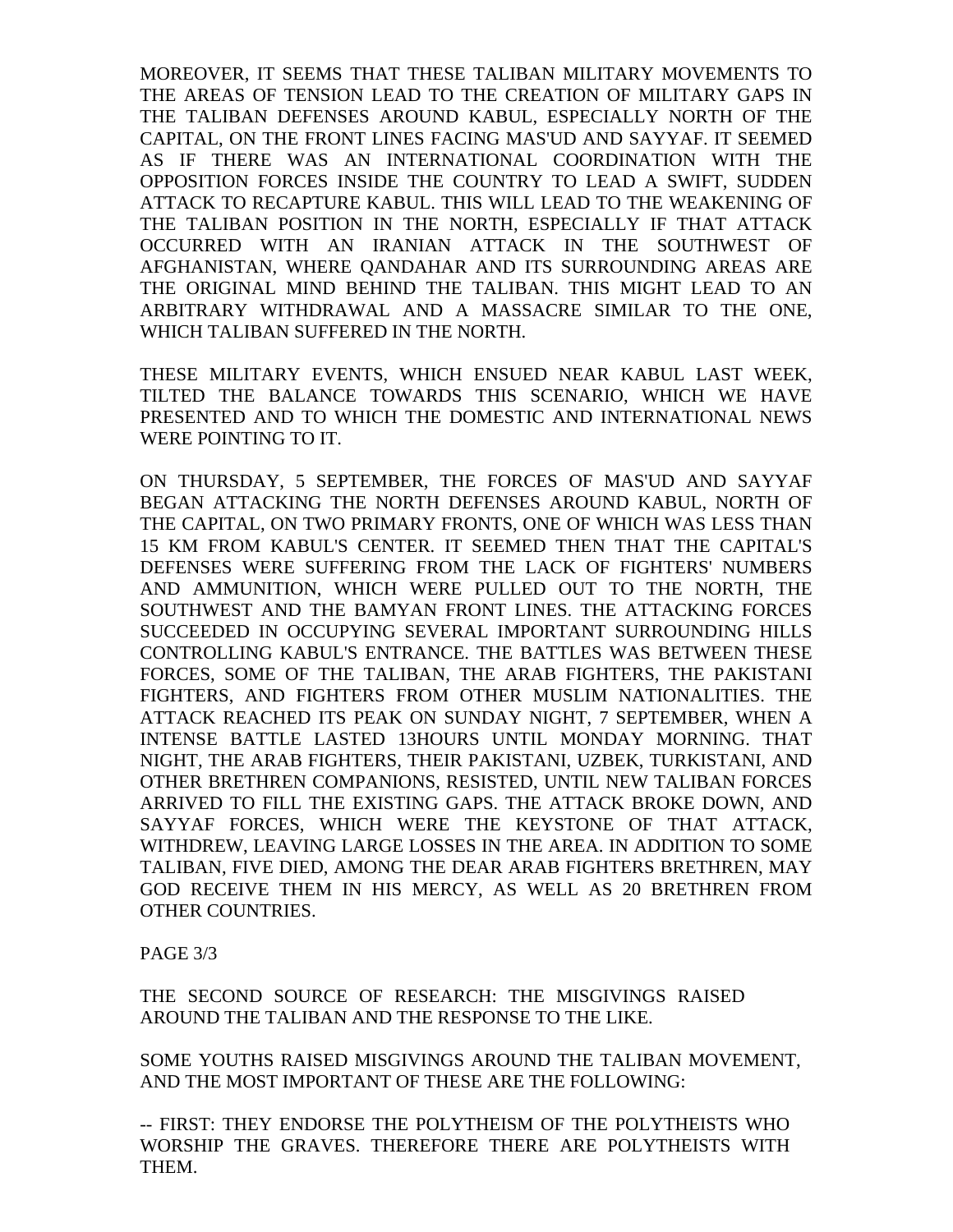-- SECOND: THEY ADOPT THE POSITIVE (TC: AS OPPOSED TO DIVINE) LAWS TO ASSESS TAXES ON PEOPLE.

IN RESPONSE TO THESE MISGIVINGS, WE SAY:

-- ABOUT THE FIRST ONE: IT IS BASED ON TWO PREMISES AND ONE CONCLUSION: THE FIRST PREMISE IS: POLYTHEISTS WHO WORSHIP THE GRAVES WERE FOUND IN AFGHANISTAN. THE SECOND ONE IS THAT THE TALIBAN MOVEMENT FOUND OUT ABOUT THIS, CONDONED IT AND ENDORSED IT. THE CONCLUSION IS THAT THE TALIBAN MOVEMENT (TC: MEMBERS) ARE THEREFORE POLYTHEISTS.

-- ABOUT THE FIRST ONE, WHICH IS: THE PRESENCE OF POLYTHEISTS WHO WORSHIP THE GRAVES IN AFGHANISTAN, WE SAY THE FOLLOWING:

-- 1 THERE IS NO DOUBT THAT WORSHIPPING ANYTHING BESIDES GOD, SEEKING HELP FROM ANYONE BUT ALL MIGHTY GOD AND GETTING A BENEFIT, OR PUSHING HARM, IS A SERIOUS ASSOCIATION "LAPSE" WITH GOD. THEREFORE, IT IS GROUNDS FOR LOOSING THE (TC: ISLAMIC) FAITH.

-- 2 PRONOUNCING SOMEONE SPECIFICALLY AS AN ATHEIST CANNOT BE JUSTIFIED SIMPLY BY HEARSAY AND ASSUMPTIONS. INSTEAD, IT MUST ACTUALLY HAVE BEEN COMMITTED. AT THE SAME TIME, THE CONDITIONS FOR PRONOUNCING IT AS ATHEISM MUST BE MET, AND THE ABSENCE OF ITS ANNULLING FACTORS MUST BE ESTABLISHED.

IF WE ASCERTAIN THAT, LET US THEN APPLY IT TO THE PROBLEM WE ARE FACING. WHAT IS THE STEADFAST PROOF THAT PEOPLE ARE COMMITTING THE ACTION LEADING TO ATHEISM IN AFGHANISTAN?

THIS QUESTION DOES NOT MEAN NEGATING THE EXISTENCE OF SOME OF THEM OR CONFIRMING IT. HOWEVER, THE SUBSTANTIATING PROOF ON WHICH THESE YOUTHS BASED (TC: THEIR JUDGMENT)MUST BE PROVIDED, NOT ONLY BY PRONOUNCING THE PEOPLE WHO CARRY OUT THESE ACTIVITIES AS ATHEISTS, BUT BY PRONOUNCING AS ATHEISTS THE OTHER PEOPLE TOO, WHO ACCORDING TO THESE YOUTHS, DID NOT EXPRESS THEIR MISDEEDS.

DID THESE YOUTHS SEE WITH THEIR OWN EYES SUCH CASES? SEE THE TALIBAN CONDONING AND ENDORSING THEIR ACTIONS? INDEED, THEY DID NOT MENTION ANY PROOF PROVING THE EXISTENCE OF SUCH CASES. HOWEVER, WHAT THEY HAVE IS MOSTLY HEARSAY AND ASSUMPTIONS OR RUMORS.

WHILE NOT REFUTING THE EXISTENCE OF CASES OF HERESY OR ISLAMIC LAW VIOLATIONS IN A SOCIETY WHERE ILLITERACY REACHES 90 PERCENT OF THE POPULATION, DURING ALL THE YEARS WE HAVE LIVED IN THIS COUNTRY, WE HAVE NOT WITNESSED ANY HERESY CASES, SUCH AS SEEKING HELP FROM ANYONE OTHER THAN GOD, PROSTRATING TO THE DEAD OR SLAUGHTERING SACRIFICES FORTH OCCUPANTS OF THE GRAVES. YES, THERE ARE CASES WHERE THE BLESSING OF THE GRAVES